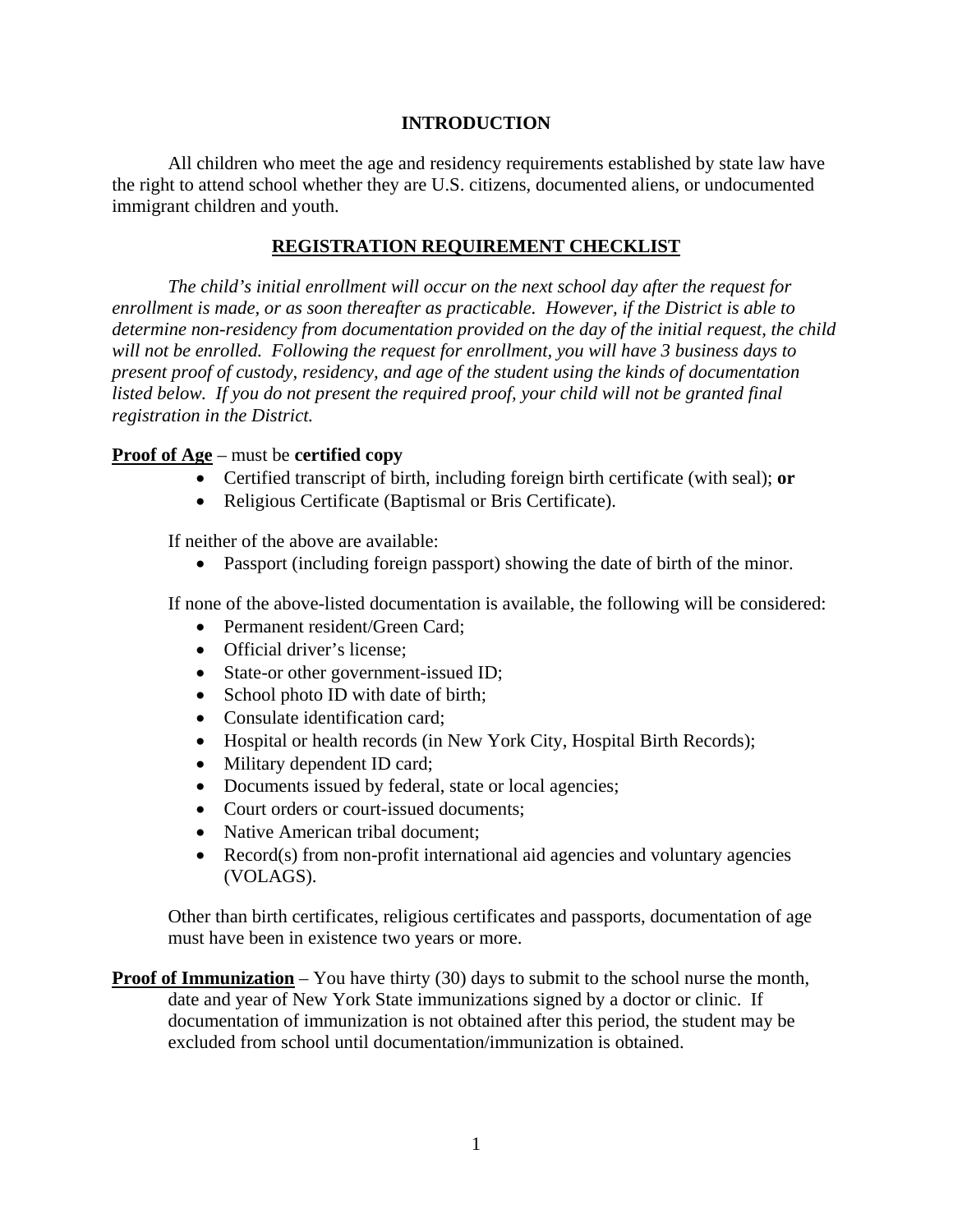**Proof of Parental Identification**– The parent/guardian/person in parental relation MUST be present at time of registration and provide valid identification such as:

- Driver's license;
- Government Issued Photo ID:
- $\bullet$  DSS-299.

**Proof of Residency** – You must provide at least one form of proof of residency from list **A or B**. In addition, please provide at least one other document from list **C**, below.

### A. **Homeowner/Condominium owner**

- Mortgage statement;
- Deed; **or**
- Closing Papers

# **B. Renter/Tenant**

- Lease:
- Affidavit or unsworn statement by landlord;
- Affidavit or unsworn statement by owner or tenant from whom parent/person in parental relation leases or shares property; **or**
- Statement by any other party establishing parent(s)'/person in parental relations' physical presence in the District.

# **C. Other Documentation of Residency**

In addition to providing at least one item from list **A** or **B** above, please provide at least one additional document demonstrating residency if available. Below is a list of examples of documentation that may be used. *Please note that this list is intended only to provide examples of documentation that may be relevant to residency determinations.* The District will consider other kinds of documentation. The list below is not intended to be exhaustive, nor is it a list of required documentation.

- Pay stub;
- Income tax form:
- Utility (such as gas/electric/oil bill, e.g., Orange & Rockland);
- Other bills (such as water bill (e. g., United Water), home telephone bill (e.g., Verizon, Optimum, etc.), cable TV/Digital TV bill (e. g., Cablevision, Direct TV, etc.) or Broadband/Internet service provider bill (e. g., Verizon, AOL, etc.);
- Membership documents (e. g., library cards) based upon residency;
- Voter registration document(s);
- Official driver's license, learner's permit or non-driver identification;
- State or other government issued identification;
- Documents issued by Federal, State or local agencies (e. g., local social service agency, Federal Office of Refugee Resettlement); or
- Evidence of custody of the child, including but not limited to judicial custody orders or guardianship papers.